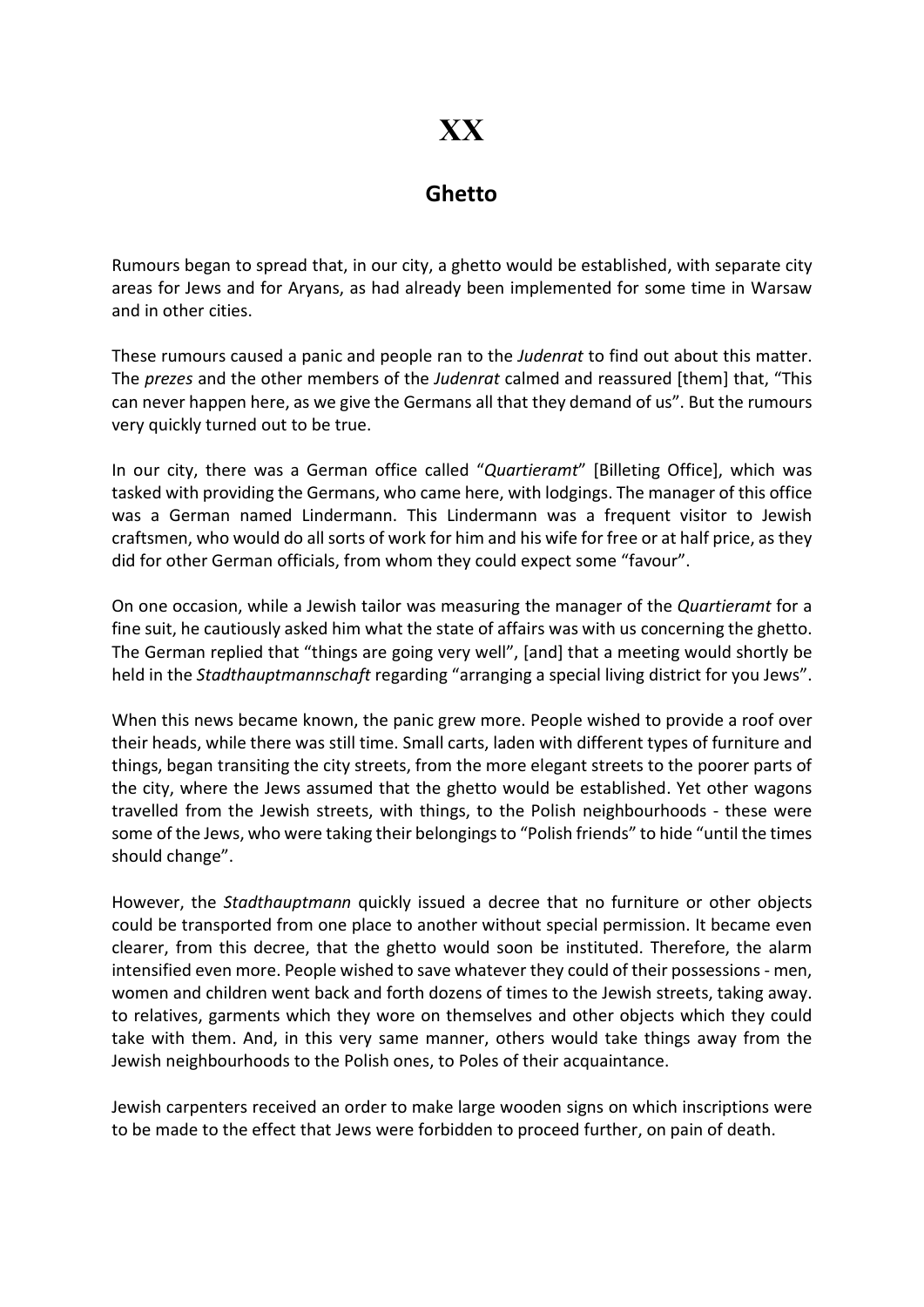It soon became known that, at the Judenrat's housing office, residences would be allotted to the Jews, who were to move from the "Aryan" parts of the city into the "Jewish living quarters". The Jewish ghetto had already been designated, and a deadline of five days was given for the move.

Polish policemen were stationed at the exits of the streets that were designated as the ghetto. Jews were no longer permitted to go out onto the Aryan streets. A record was made of the number of dwellings in the ghetto streets and of the number of Aryans who were to leave the ghetto. For the Polish populace from the ghetto streets, a housing office was created, which gave them lodgings in the Aryan part of the city, in buildings where, until then, Jews had lived.

There was a great crowd in front of the Jewish housing office. Those driven out of the "Aryan side" wanted a piece of roof over their head. The allocation of apartments was conducted very sluggishly. One young man, by the name of Kolenbrener, was appointed manager of the Jewish housing office. This Kolenbrener had come here from Gdynia and had been able to establish contacts with German officials here, who ordered the *Judenrat* to give the young man employment. Thus, he became "chef" [chief] of the housing office and the allocation of residences lay in his hands. This "Herr Chef" had no set office hours and he never hurried when Jews stood in long queues, waiting to receive some little piece of roof over their heads.

The ghetto was eventually established. Jewish workers dug holes in all corners of the ghetto and erected large yellow-coloured signs, at which Jewish painters stood and painted the following notice in German, Polish and Yiddish: "Jews leaving the Jewish housing district will be punished with death. Aryans entering the Jewish housing district, for the purpose of trading with or buying from Jews, will be imprisoned".

In April 1941, two days before the Christian holiday of Easter, all the Jews in our city of Częstochowa began living together, in the ghetto, without "Aryans". Yet, our ghetto was different from the ghettos in other cities. There were neither walls nor fences. [Although] the Polish population was not permitted to trade with Jews, they were allowed to pass through the ghetto. Our city was thus built such that the 40,000 Jews could not be enclosed in such a manner as to prevent the "Aryan" population from accessing the ghetto streets. This gave us hope that our ghetto would not be completely closed in and that we would, therefore, not be exposed to hunger as in other cities.

Once all the Jews were already living in the ghetto, for a short time, a few Jews still remained on the "Aryan side". These were the selected Jewish craftsmen, who worked for the Germans. As it was just before the Christian holiday, the Jewish craftsmen were heavily snowed under with work for the Germans. They had to finish garments for the holiday and moving to the ghetto would have held up the work. Therefore, they continued to permit the Jewish workshops to remain, temporarily, on the "Aryan side". This was obviously done for the Germans' convenience and not for the benefit of the Jews.

When a gendarme entered the "Rena" fashion boutique and ordered that the premises be shuttered, just like all the other Jewish shops in that neighbourhood, the lady who owned it wished to immediately obey the command. But the German women, who were there waiting for their hats, went to their husbands, high-ranking officials in the Stadthauptmannschaft,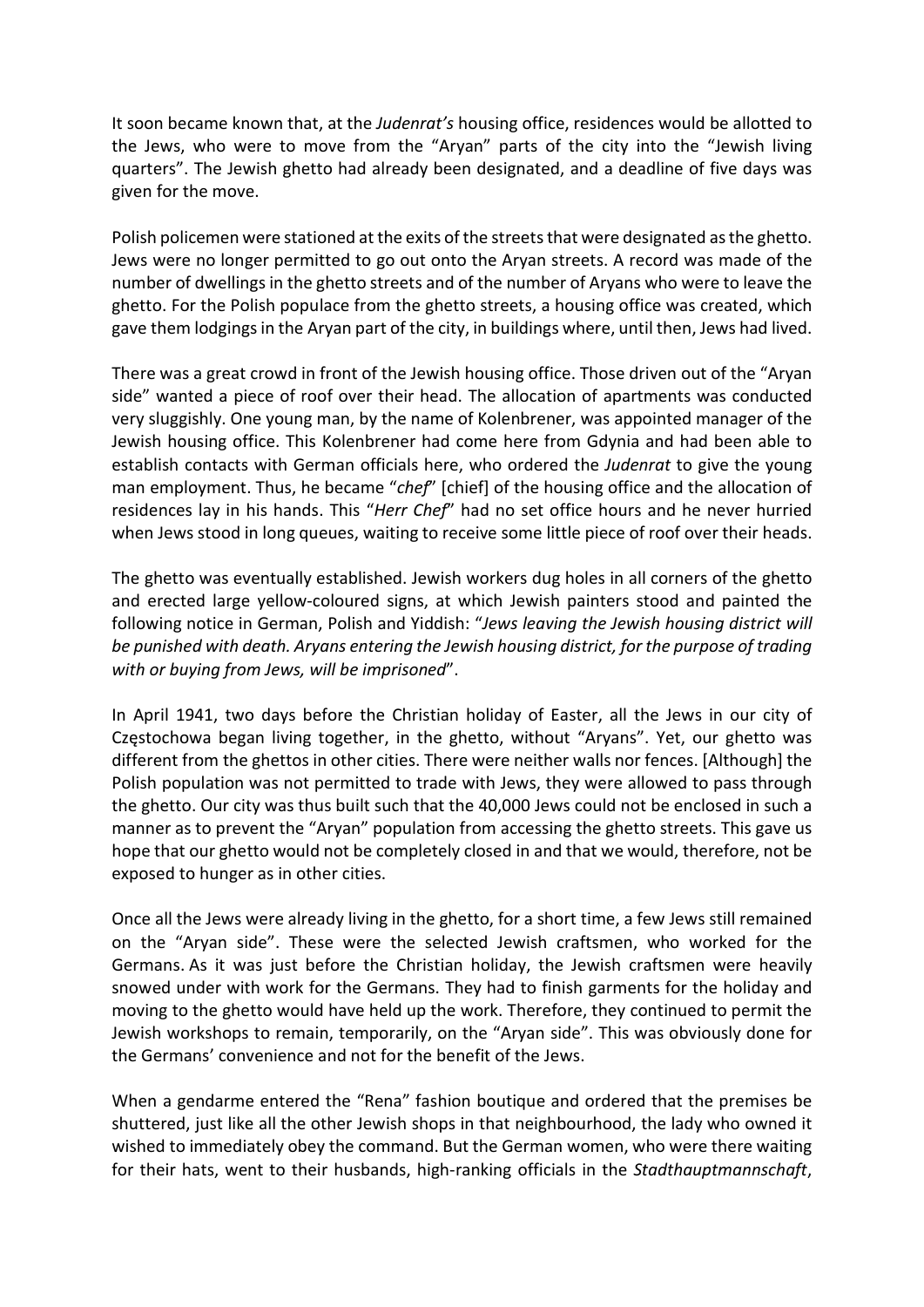and made a commotion – "What do you mean by that? We won't have our hats ready for the holiday!" An order therefore arrived: the shop was to remain open until the Germans provided different premises. This solitary Jewish shop, with large Stars of David hung in the window, continued to remain open in the city's finest neighbourhood. It soon became known that the authorities had allocated a separate house, near the ghetto, for the selected finest Jewish craftsmen, who were working for the Germans, so that the German clients would not be forced to enter the ghetto.

> \* \* \*

The first morning in the ghetto:

Quite early, we go out into the street to survey our environs. People begin to walk about in the streets, but there is little free space. There are boundaries everywhere: large signs with inscriptions, at which Jewish "Ordnungsmänner" [policemen] stand, wearing red caps with shiny visors, the white "Judenband" on their right arm and the "Ordnungsband" on their left arm, and armed with rubber truncheons - like real constables. Many passageways to the various streets do not belong to the ghetto, and we begin to orientate ourselves as to where we may and may not go. Transit intensifies and the streets become more crowded. People push one another walking on the pavements, and the policemen do not permit us to walk in the middle of the street. The workers rush to their gathering points. With their wooden clogs, they clatter on the cobblestones, making noise. They march in groups, with their brigadiers, to the new boundaries of the ghetto. With his rubber baton, the Jewish constable indicates to them to stand still. The brigadier with his group remained standing and are not let through as always. The same happens at all the borders of the ghetto. The Jewish Employment Office gives out temporary passes for the labourers to be let through, outside the ghetto, to the workplaces. The constable counts each group and lets it pass.

The Polish populace goes in and out of the ghetto and the Jewish policeman cannot give it any orders. The Poles are not allowed to stop in the Jewish streets which, for them, are only a sort of transit. They contemplate the new situation and catch brief chats with their Jewish acquaintances. One still has something to settle with the other - here and there, a Jew asks a Polish acquaintance a favour, that he should procure something for him from the "Aryan side".

Jews stand by the ghetto boundaries and look across to the "Aryan" streets, to the happy people, who may circulate freely, go wherever they please and travel anywhere that they wish by trains and motorcars. The Polish population also look over to us with strange gazes. They stare with such expressions, as if we were infected with an epidemic disease and needed to be isolated, or as if we were half-savage people. We sense to what extent the Germans have demeaned us in the eyes of the Poles.

Jews transport bricks, lime and sand through the streets in order to wall up the courtyards that belong to the "Aryan side" up to the halfway line. Walls and gates are breached in order to create new passageways. People crawl through holes and over mounds to be able to access their dwellings.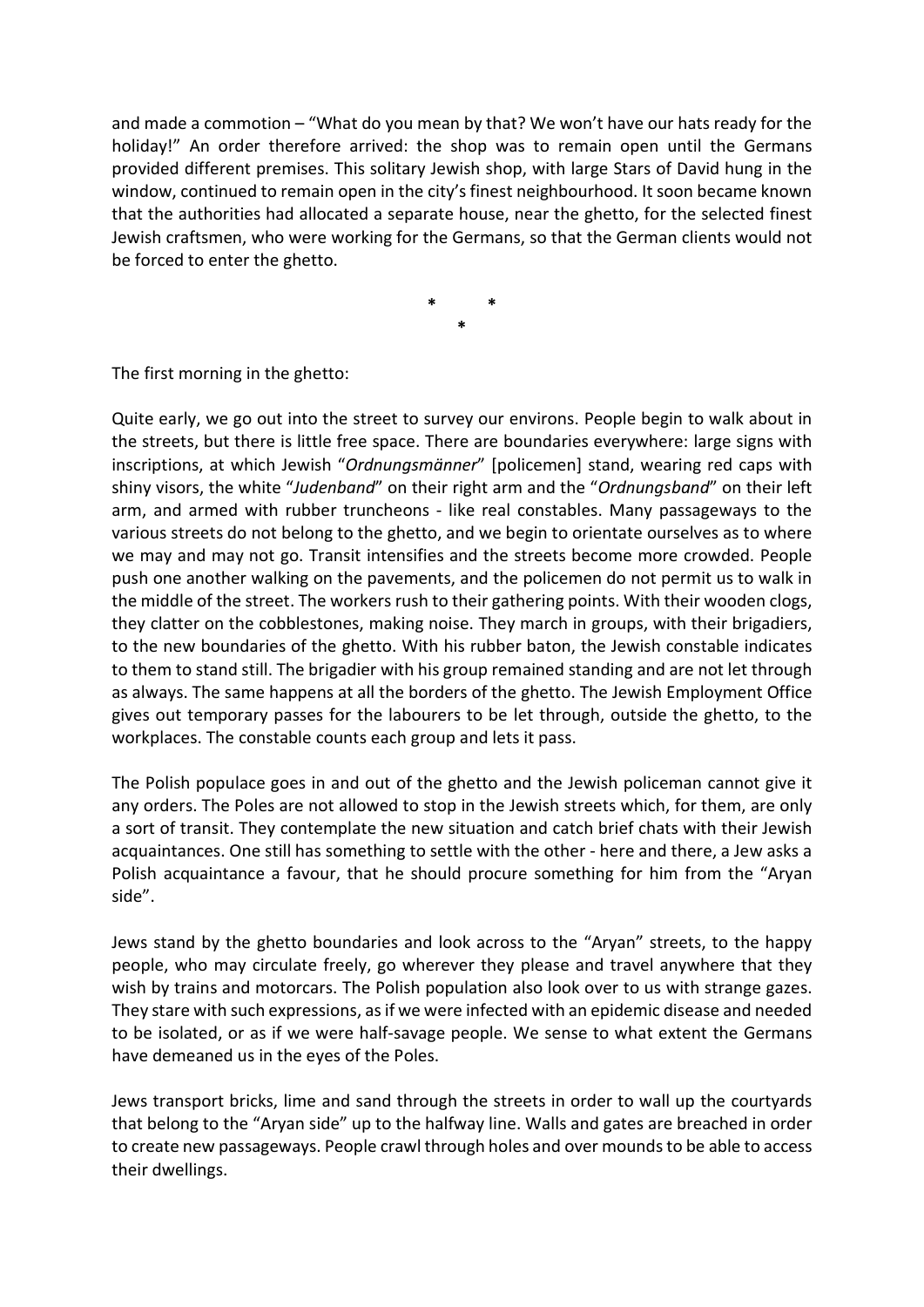Long queues of people stand in front of the housing office. They are dissatisfied with their new dwellings. Others cannot get along with the new neighbours. [Space] is tight, the house is damp, it rains inside - [these] and other similar reasons have brought the people here. Merchants, who have lost their business premises in the "Aryan" part of town, stand for hours at the Judenrat and try to obtain premises which the "Aryans" had left behind inside the ghetto. The Judenrat demands a great deal of money for premises. Shouting ensues, [there is] a commotion - "How can this be?". A merchant yells, "From where will I take [money]? You know that I am ruined - I have given up my business, I now live in a small room, with no furniture and no economic means, I have to pay your taxes - and now you demand new thousands for a shop! If I do not have a small shop, do you not see that I will also not be able to pay the taxes?" But, being already accustomed to such arguments in the Judenrat, they no longer responded to them. A second and a third immediately came up - the number of shops was limited, and there were many eager takers.

Soon, small shops were opened in larger premises which had previously housed large businesses. Now, there was a little haberdashery, buttons, electrical items, some food products, sweets [etc.]. The once-great merchants became accustomed to the tiny shops, for which the *Judenrat* took large sums of money.

Deeper in the ghetto, further down near the Old Market [Stary Rynek], there is noise, a tumult - Jewish children, boys and girls, with throats that have already become hoarse, proclaim their wares: saccharine, *Ersatz* tea<sup>1</sup>, thread for sewing, soap, etc. One child tries to outshout the other. Jews and Poles, passing by, purchase while walking, because trade is not allowed here. A Jewish constable stands [there] and gently disperses the "merchants". When a Polish policeman approaches, the Jewish one becomes more energetic. The traders quickly run away into the nearby gates and the Poles continue on their way, as if they had not bought or sold anything here. Some of the buyers take the opportunity to depart with the yet unpaid for goods. The little merchants chase after them, [but] meanwhile a gendarme comes up and chases the traders. Commotion and running ensue from all sides. Everyone escapes, but the gendarme still catches one - he seizes all the merchandise and "pays" for it with a good thrashing.

However, as soon as the gendarme goes away, "business" begins once more. The "merchants" are not deterred by anything. They are driven by need and hunger, and there is no other possibility of earning enough for a morsel of bread. Children, who know every gendarme and Polish constable, even when they are dressed in civilian clothes, are stationed at all corners of the trading grounds. Each of the policemen and gendarmes has a particular nickname among the children. Here the boy, who is "standing guard", suddenly yells, "Throat's coming - push off<sup>2</sup>!", by which he means that the tall gendarme, who has a long neck, is coming and we have to "push off", viz. escape. After such a signal, the whole square is vacated within seconds. A little later, the "merchants" once again shuffle out from their hiding places. But, before long, another signal is heard, "The Keg's coming!", meaning that the short gendarme with the fat belly is approaching. Later, another danger signal is heard, "The White Head – become a hare!", meaning that the gendarme, with the white head of hair is coming, and one must "become a hare", viz. run away. After that, another alarm, "The Red

<sup>1</sup> [TN: "Tea" made of local plants was among the many "Ersatz" (substitute) products consumed during wartime.]

<sup>2</sup> [TN: "Pull off" in the original Yiddish, which is used in the same manner as "push off", viz. go away, in English, as follows.]